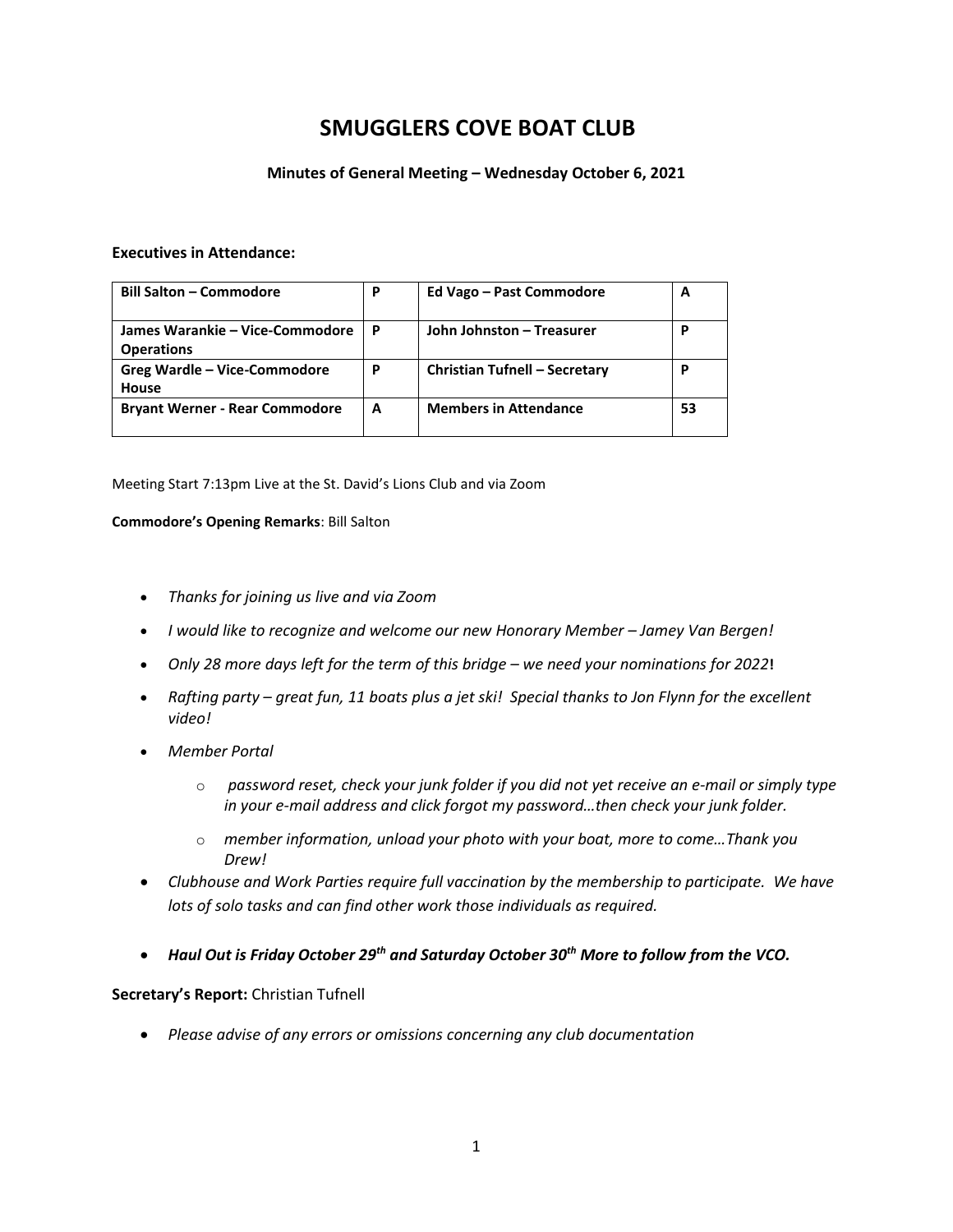#### **Motion to accept previous minutes: Moe Waselovich <b>Seconded by:** Frank Lovasi

### **Correspondence – Bill Salton**

• *Niagara Jet Boats (US) – coming to the club on the morning of the 18th. Brian McGillion and Bob Mennie have kindly offered to give a tour. We want to further strengthen our neighbourly relations sharing our river.*

#### **Announcements**

• Buy your chest waders and bring the for haul out!

#### **Treasurer's Report – John Johnson**

SCBC General Meeting Report

06 October 2021

#### **Treasurer's GM Report**

Accounts as at 06 October 2021

| Chequing                                | \$61,854.31  |
|-----------------------------------------|--------------|
| <b>Advantage Savings</b>                | \$142,265.82 |
| <b>Chequing and Savings</b>             | \$204,121.13 |
| Escalator 27 (Reserve Fund) \$10,273.88 |              |

### Building Fund

| Allocation | \$165,000.00 |
|------------|--------------|
|            |              |

#### Expenses

|       | Barges            | \$15,000.00  |
|-------|-------------------|--------------|
|       | Move of barges    | \$750.00     |
|       | Naval architect   | \$1,286.50   |
|       |                   | \$4,130.15   |
|       | Storage           | \$1,300.63   |
|       | Delivery of hulls | \$497.20     |
|       | Total             | \$22,954.48  |
| Total |                   | \$142,265.82 |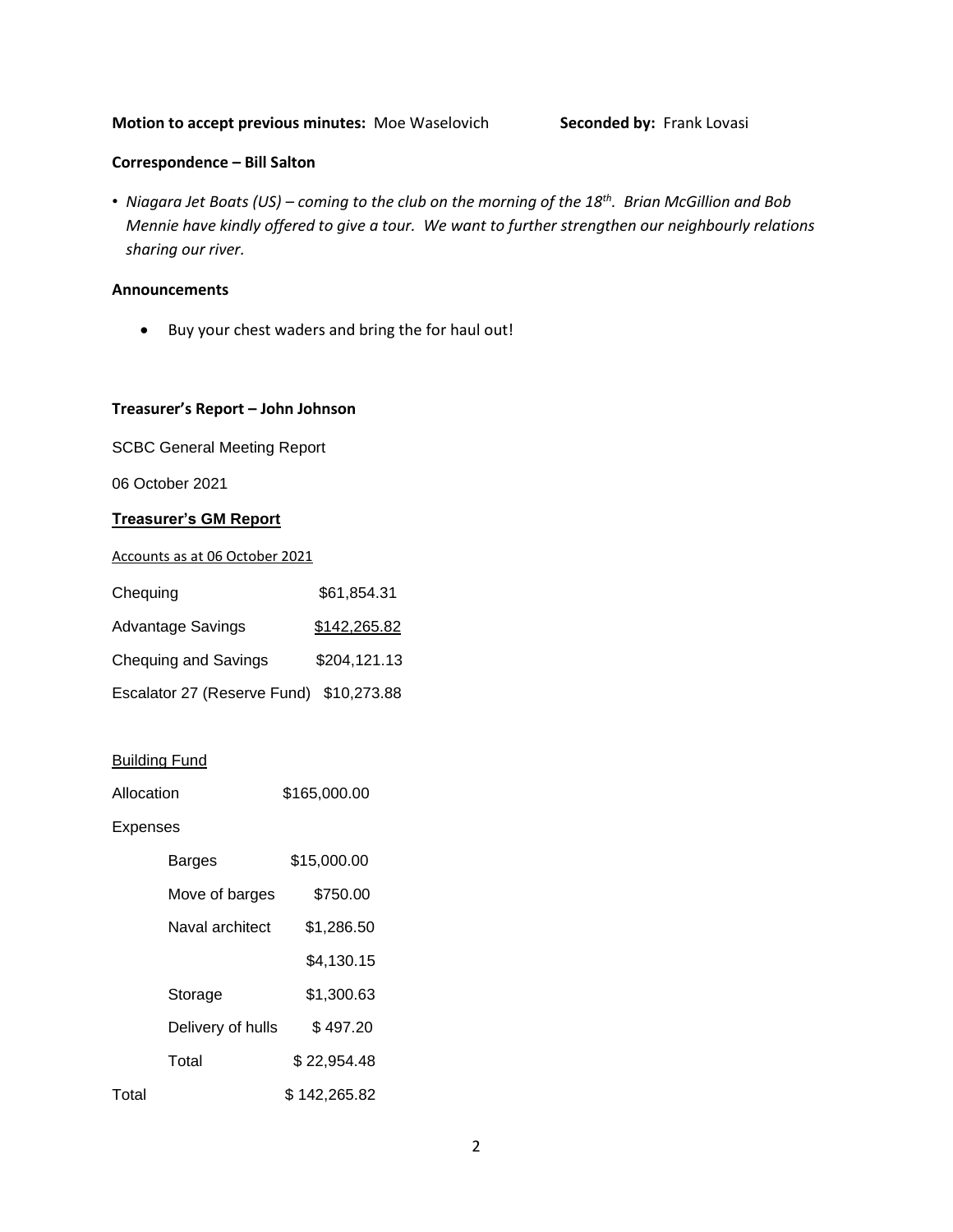#### Current Funding Balance \$ 142,265.82

#### Reserve Fund

| Escalator 27             | \$10,273.88 |
|--------------------------|-------------|
| Chequing                 | \$10,000.00 |
| Total                    | \$20,273.88 |
| <b>Operating Capital</b> | \$51,854.31 |

#### **The following operating expenses are expected before year end**

- o **Executive Insurance \$2,000**
- o **Club Insurance \$5,000**
- o **Review Engagement \$3,000**
- o **NPC Annual Lease \$3,700**
- o **Winter Storage \$5,000 (or less - no clubhouse storage this season)**

**Motion to accept Treasurer's Report:** Bob Mennie **Seconded by:** Lorne Bjorgan

#### **Sick Members**

 $\bullet$  n/a

#### **New Members - Swearing In –** Bill Salton

- Welcome to the 5 new members present at tonight's meeting!
- Please don't hesitate to ask anyone for help or guidance as you integrate into the club.
- All new members were successfully orientated and no feedback was received from the membership

#### **New Member(s) swore in this month (seniority ranking according to alphabetical order):**

**1. John (Susan) Lancaster**

### **Absent**

- o **Terry (Shannon) Chunick**
- o **Matthew Hurlburt**

*Welcome aboard!!!*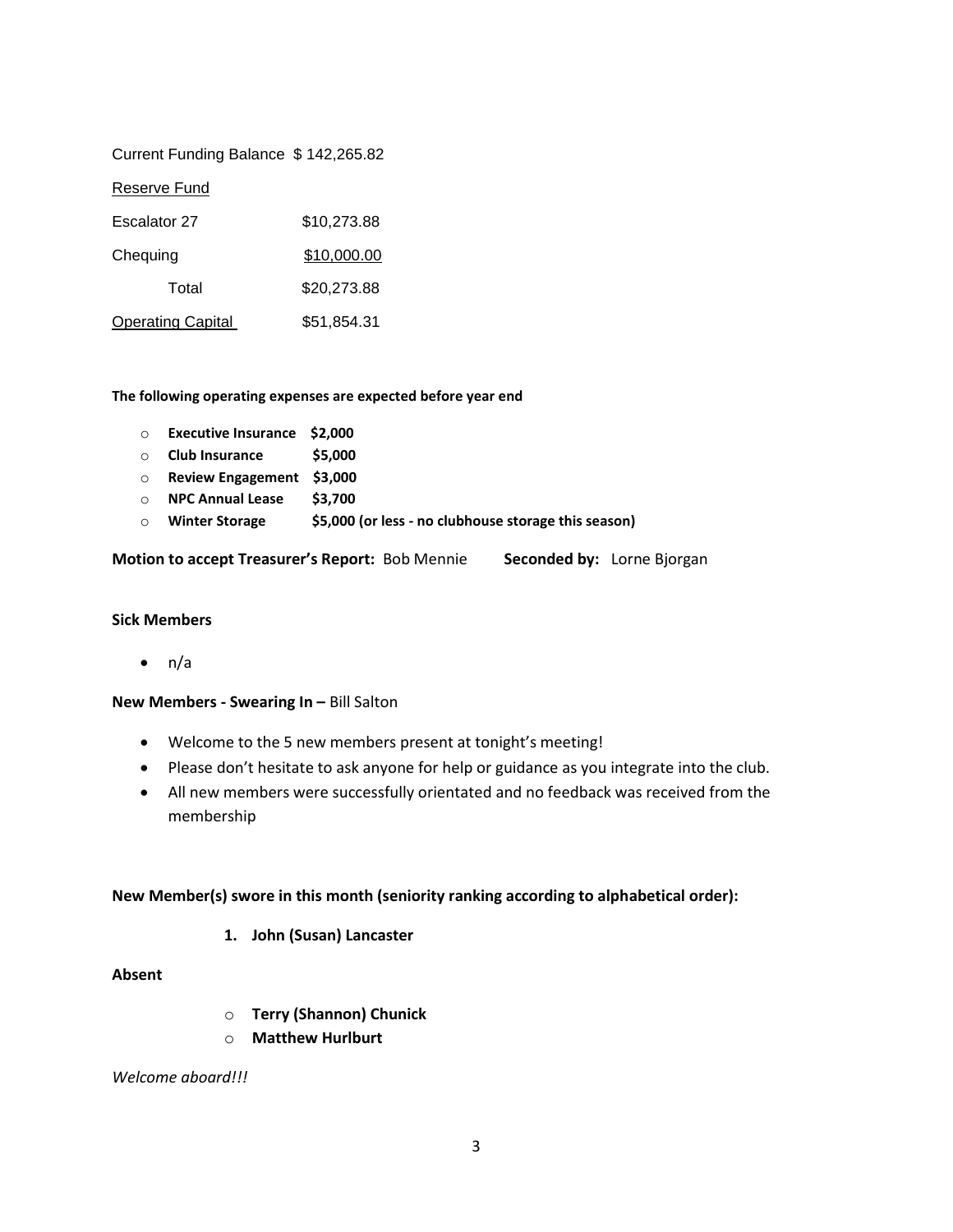*If any current member is interested in becoming a new member mentor, in part showing the ropes and advising members how they can get more involved in club events, please contact Bill* 

# **Orientation Committee – Gary Cornett**

• *We are currently reviewing 4 membership applications which will bring us up to our full complement!*

*Bill – Thank you to Gary, Wayne, Erika, Kim and Drew for all your efforts with membership recruitment this season. This was an exceptional year with the club receiving 40 prospective membership applications*

*Moe – Thank you again to everyone involved with the new member recruitment and orientation this year! Fantastic efforts!*

# **Vice Commodore's Report - Operations:** James Warankie

- *Welcome to our newest member!*
- *Haul Out is Friday October 29th and Saturday October 30th*
- *Requires full membership vaccinations to participate*
- *Other sole tasks available*
- Otherwise it will be business as usual (except this year the clubhouse goes upstream)
- Expect to see a few call outs for work parties ahead of the official call out via *Track It Forward*
- Greg will be overseeing things as I will be away for work thank you Greg!

# **Vice Commodore's Report – House:** Greg Wardle

- *Welcome to our newest member!*
- *Reminder that the clubhouse will be closing after thanksgiving*
- *This will allow us to start the work or emptying it out in anticipation of haul out and demolition*
- *We will need a few members with trucks or trailers to pick up and transport the appliances and other items into our off-sight Sea Container stored at Wayne Sherwin's house.*
- *Installing the Hall Flooring, same used on the men's room in the gatehouse, is the only project left for the season*

# **Rear Commodore's Report:** Bryant Werner

• *Absent No Report*

### **Social Chair –** Bruce Lee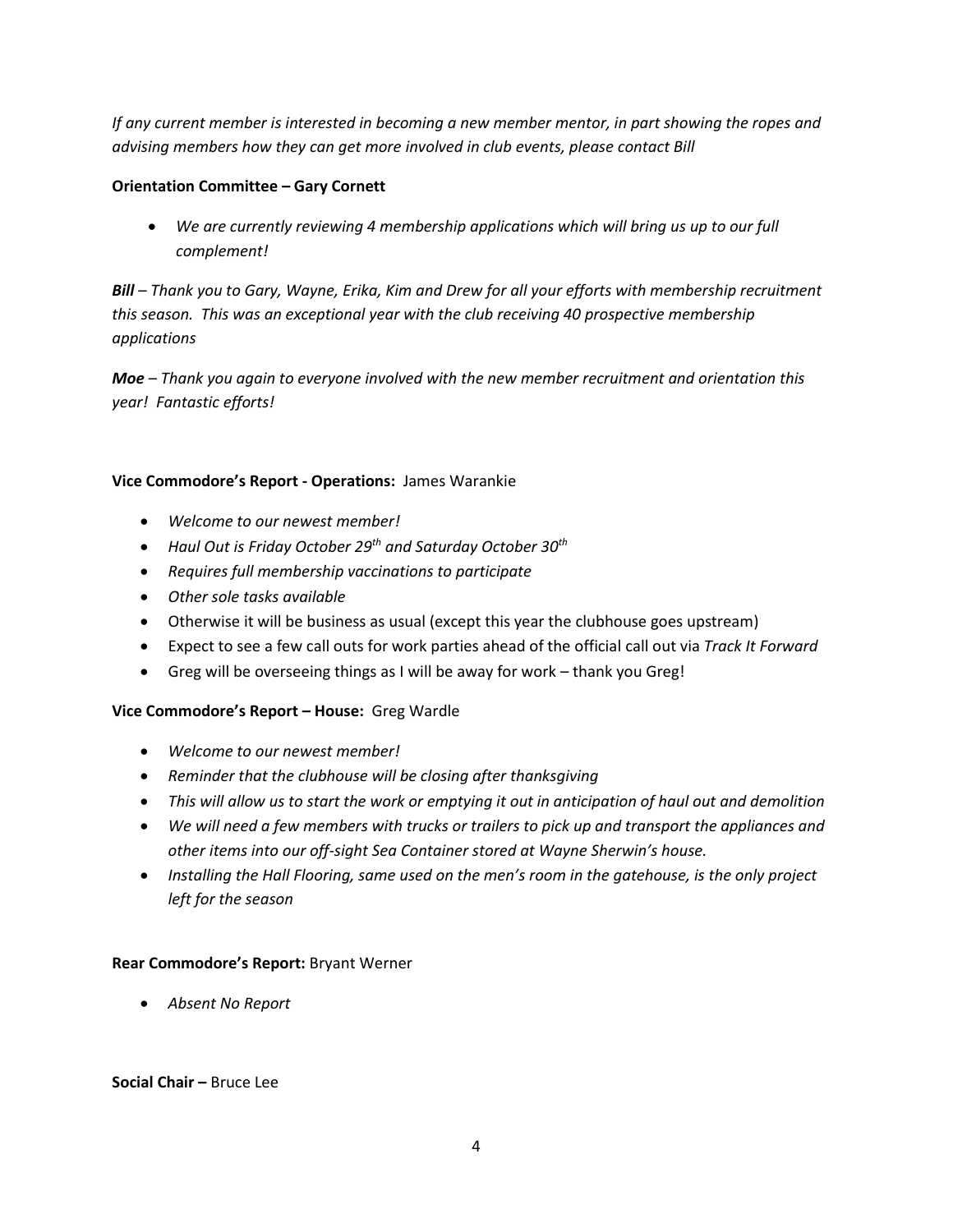- *Happy to announce that plans are completed up for our club's premier social event – The Commodore's Ball on Saturday November 13th, 2021 Starlight Ball Room @ Club Roma!*
- *This is an opportunity to thank the previous bridge and welcome the new!*
- *Brian McGillion to MC, Cash Bar, Buffet, Awards and Live Music – Cottage Brew with our very own Darryl Freel!*
- *\$45 per person – maximum capacity is 135 people, available on a first come first served basis*
- *Watch out for your Punch Bowl invitation and act fast*
- *If you are unable to attend, please still RSVP responding NO to help our organizers*
- *Responses due October 20th*

# **Dock Chair –** Harvey Freel

- *The docks are in great shape*
- *A few boards and cleats were replaced*
- *A few other issues will be address at haul out*

# **Fleet Captain** – Jon Lelie

• *The club stopped accepting visitors as of October 1st*

**Bill –** thank you Jon for the excellent work this year managing our guest!

# **Safety Chair –** Bob Ciupa (for Guillermo)

- *Especially for the new members but also a good reminder to all to be very mindful of safety at Haul Out, yours and everyone's. NO INJURIES!*
- *We will have a lot of heavy equipment on the beach – keep clear, listen for the back up beeping, listen to the "chainman" who is the only person to give direction to the operator*
- *Get chest waders, wear chest waders but not on the docks. Should you fall in the water it is very difficult to get out!*
- *Bring tools – label them with your name and tie them to you with a lanyard*
- *Stay warm, stay dry*

# **Projects**

# **New Building Committee Update –** Dan Grignon Chair

• *Thank you for all the feedback received*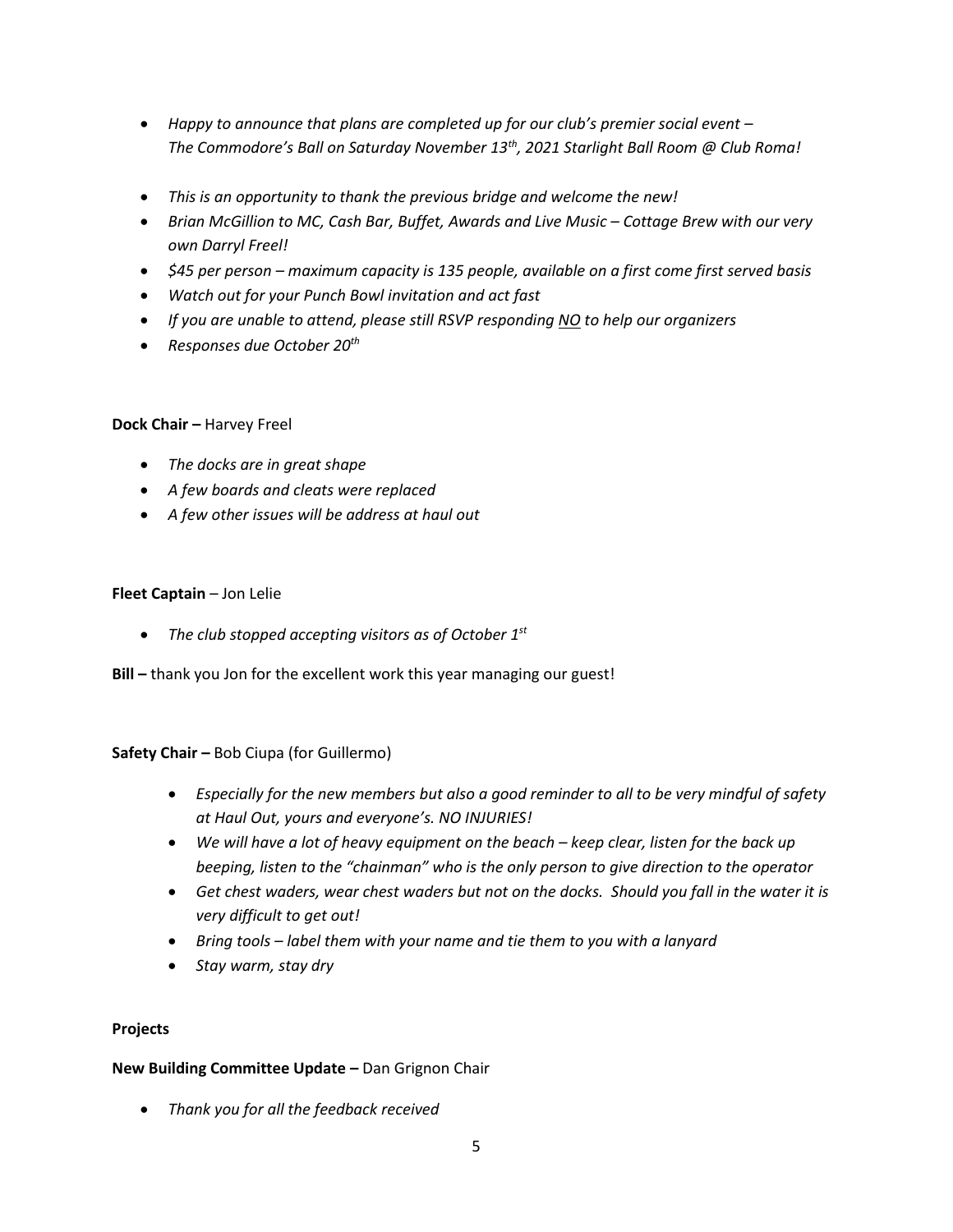- *Next step – get it built!*
- *We start the project at haul out inspecting the flotation*

### **Platform Sub Committee Update -** Jasper Zwarts Chair

#### **Notice of Motion**

Bringing forward a motion to the membership to approximate expenditure of \$21k + applicable HST to build new and modify existing decks attaching to the new clubhouse.

### **Motion Passed**

### **Old Business –** Bob Cuipa

- 1. Initiation Fees for New Members Under 40: initially a motion from Brian McGillion and tabled in the spring
	- Motion Made to table (without a specified timeframe required to review)

**Motion made by:** Bob Ciupa Seconded by Reg Rodaro

### **2. Notice of Motion - Exigent Spending (by-law amendment)**

### **Current**

### **Article 6 - Exigent Spending**

The Bridge shall have the authority to spend up to \$1,000.00 for any exigent circumstance or item affecting: the safety, repair or immediately required maintenance of docks, floats, moorings, buildings, and other facilities to benefit Members; measures to conserve fish, wildlife and natural resources and to combat pollution of waterways.

### **Proposed**

### **By-law #2, Article 6 - Exigent Spending**

The Bridge shall have the authority to spend up to \$2,000.00 for any exigent circumstance or item affecting: the safety, repair or immediately required maintenance of docks, floats, moorings, buildings,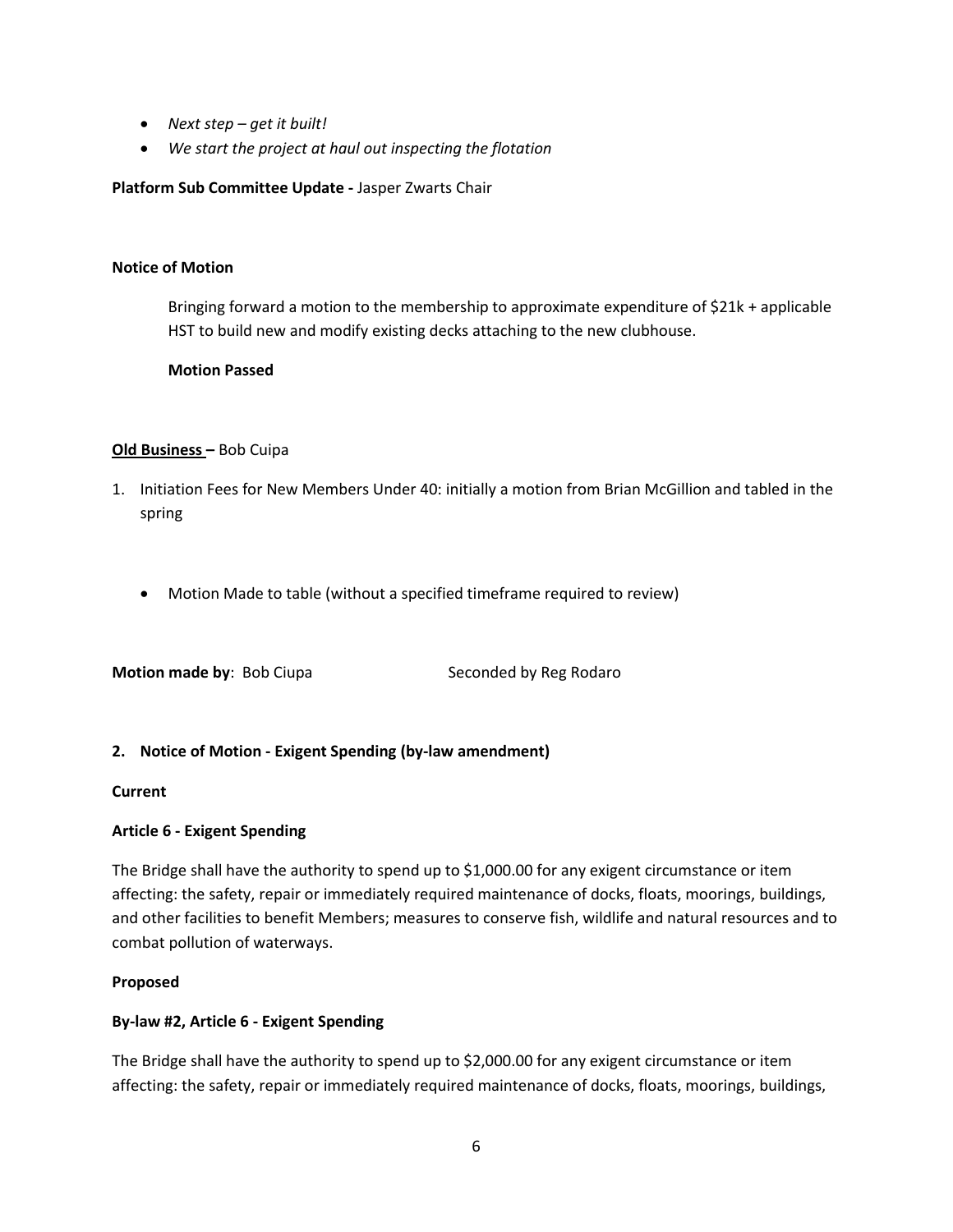and other facilities to benefit Members excluding boats and motors; measures to conserve fish, wildlife and natural resources and to combat pollution of waterways.

# *Motion Passed*

**NEW Business –** Bob Cuipa

# **1. Notice of Motion**

**Current:**

**Bylaw #1:**

# **7.05 The Treasurer shall:-**

**(e)** Each year draft a Budget for the Club by March 15 and submit same to the Bridge for consideration and approval by March 31. The Treasurer shall present the approved draft Budget to the Members' Meeting in April and shall move that same be approved by Resolution of the Members;

# **Bylaw #2: Article 3 -Budget**

Pursuant to Article 7.13 (e) of By-law # 1, each year the Treasurer will draft a Budget for the Club by March 15 and submit same to the Bridge for consideration and approval by March 31. The Treasurer shall present the approved draft Budget to the Members' Meeting in April and shall move that same be approved by Resolution of the Members. The Members remain the ultimate funding authority.

# **Proposed:**

**Bylaw#1:**

# **7.05 The Treasurer shall:**

**(e)** Each year draft a Budget for the Club by January 15 and submit same to the Bridge for consideration and approval by January 31. The Treasurer shall present the approved draft Budget to the Members' Meeting in February and shall move that same be approved by Resolution of the Members;.The Members remain the ultimate funding authority.

# **Bylaw #2: Article 3 -Budget**

Pursuant to Article 7.13 (e) of By-law # 1, each year the Treasurer will draft a Budget for the Club by January 15 and submit same to the Bridge for consideration and approval by January 31. The Treasurer shall present the approved draft Budget to the Members' Meeting in February and shall move that same be approved by Resolution of the Members. The Members remain the ultimate funding authority.

• **For debate at the meeting of November 10th, 2021.**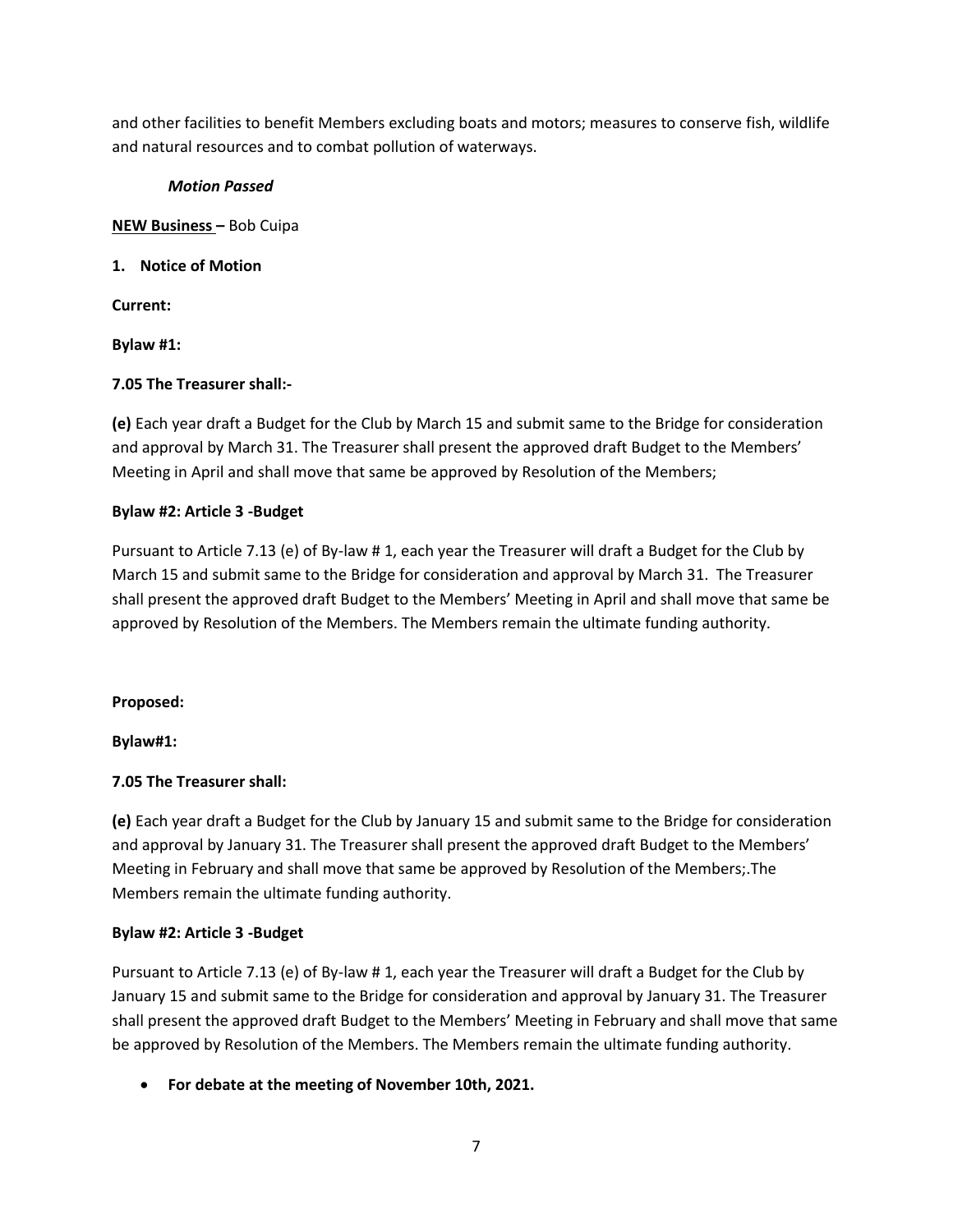# **2. Notice of Motion**

# **Current:**

**6.05** The Past Commodore shall be the most recently retired Commodore, and shall continue from year to year while his successor continues as Commodore.

# **Proposed:**

**6.05** The Past Commodore shall be the most recently retired Commodore, and shall continue from year to year while his successor continues as Commodore.

**6.05.01** In the event the current Commodore resigns or is removed, the position of Past Commodore in the following term shall remain vacant until the subsequent Commodore retires.

• **For debate at the meeting of November 10th, 2021.**

# *3.* **Honorary Members Article 12 -** *Nomination for Honorary Membership: James( Jimmy) Leigh*

### *Key things for eligibility:*

*Past member, outstanding contribution to club, no dockage and no voting, nominated by the bridge and voted on by the membership*

Nomination presented to the members by Bob Cuipa, and is fully endorsed and supported by the Bridge

**Nomination Passed**

### **4. Nominations for the 2022 Bridge – Bill**

- Please note both John Johnston and I will not be standing
- Nominations will be accepted at this meeting and nex
- It is the next meeting when those nominated will be asked if they wish to stand or decline